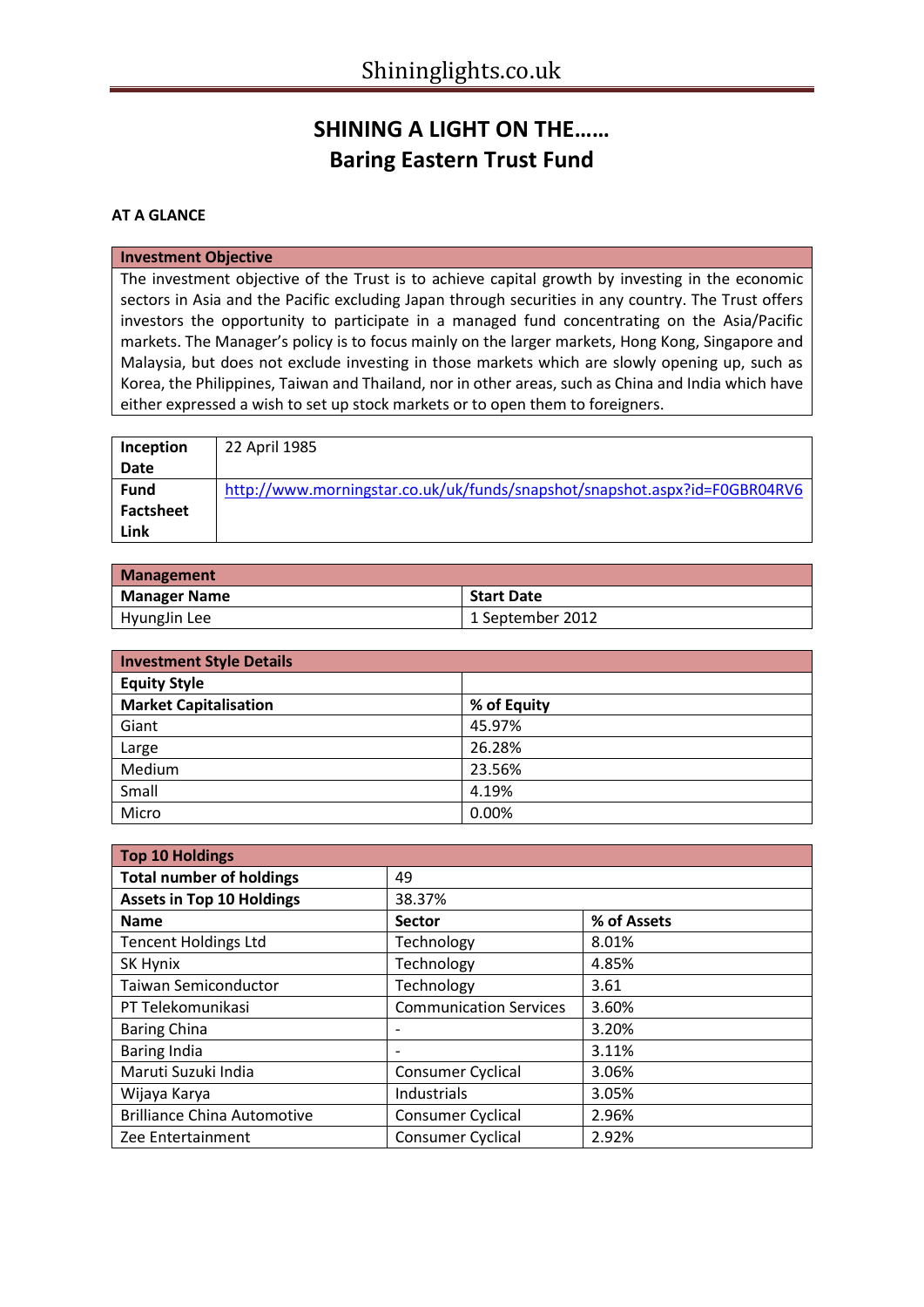| <b>Volatility Measurements</b> |                  |
|--------------------------------|------------------|
| 3-Yr Std Dev (volatility)      | 3-Yr Mean Return |
| 14.37%                         | 15.97%           |

### **FUND PERFORMANCE**

Performance 1 January 2012 to 30 September 2016

|                                   | 2012   | 2013     | 2014      | 2015     | 2016   |
|-----------------------------------|--------|----------|-----------|----------|--------|
| <b>Baring Eastern Europe Fund</b> | 19.58% | $-2.31%$ | $-29.26%$ | $-3.69%$ | 38.71% |
| iShares MSCI AC Far East ex-Japan | 14.03% | $-1.21%$ | 6.63%     | $-7.98%$ | 27.40% |

Performance over 1 year, 3 years, and 5 years:

|                                   | 1 year | 3 years | 5 years |
|-----------------------------------|--------|---------|---------|
| <b>Baring Eastern Europe Fund</b> | 42.21% | -7.02%  | 8.39%   |
| iShares MSCI AC Far East ex-Japan | 34.88% | 26.19%  | 51.07%  |

*You should note that past performance is not a reliable indicator of future returns and the value of your investments can fall as well as rise. The total return reflects performance without sales charges or the effects of taxation, but is adjusted to reflect all on-going fund expenses and assumes reinvestment of dividends and capital gains. If adjusted for sales charges and the effects of taxation, the performance quoted would be reduced.*

### **UPDATE….**

This is a flagship fund for Barings but has suffered from years of underperformance. Jin took over the fund in 2012 and performance has been mixed since then with exception of 2016. This makes it difficult for investors to judge whether this is a fund worth investing in, as there are other Asian Funds with a more consistent track record.

What I liked about Jin was his knowledge of the region and companies he invests in. The main thesis of the fund is to invest in quality companies and therefore there is a bias to large cap companies. The companies they invest in aren't cheap but they believe that they can still grow.

An example Jin used was SM Prime which is a retail developer. When they purchased this in 2015 they could see further upside but in August 2016 this started to slow. Where I struggled with Jin's arguments is that he has sold most of the holding to invest in other opportunities but continues to hold some because he still thinks there is something left with SM Prime. As a conviction manager, my feeling is that you either hold the stock or you don't. It is almost like he is hedging his bets, and he couldn't explain his reasons for this.

A company he believes in is Tencent and this is by far the largest holding in the fund at just over 8%. All other holdings in the top ten are around 3 to 4%. Again, this seems a big bet on one company which he may be right about but it seems to skew the risk.

Another area which seems odd is that he does hold two Barings Funds within the portfolio; China and India and there doesn't seem any logical reason for this.